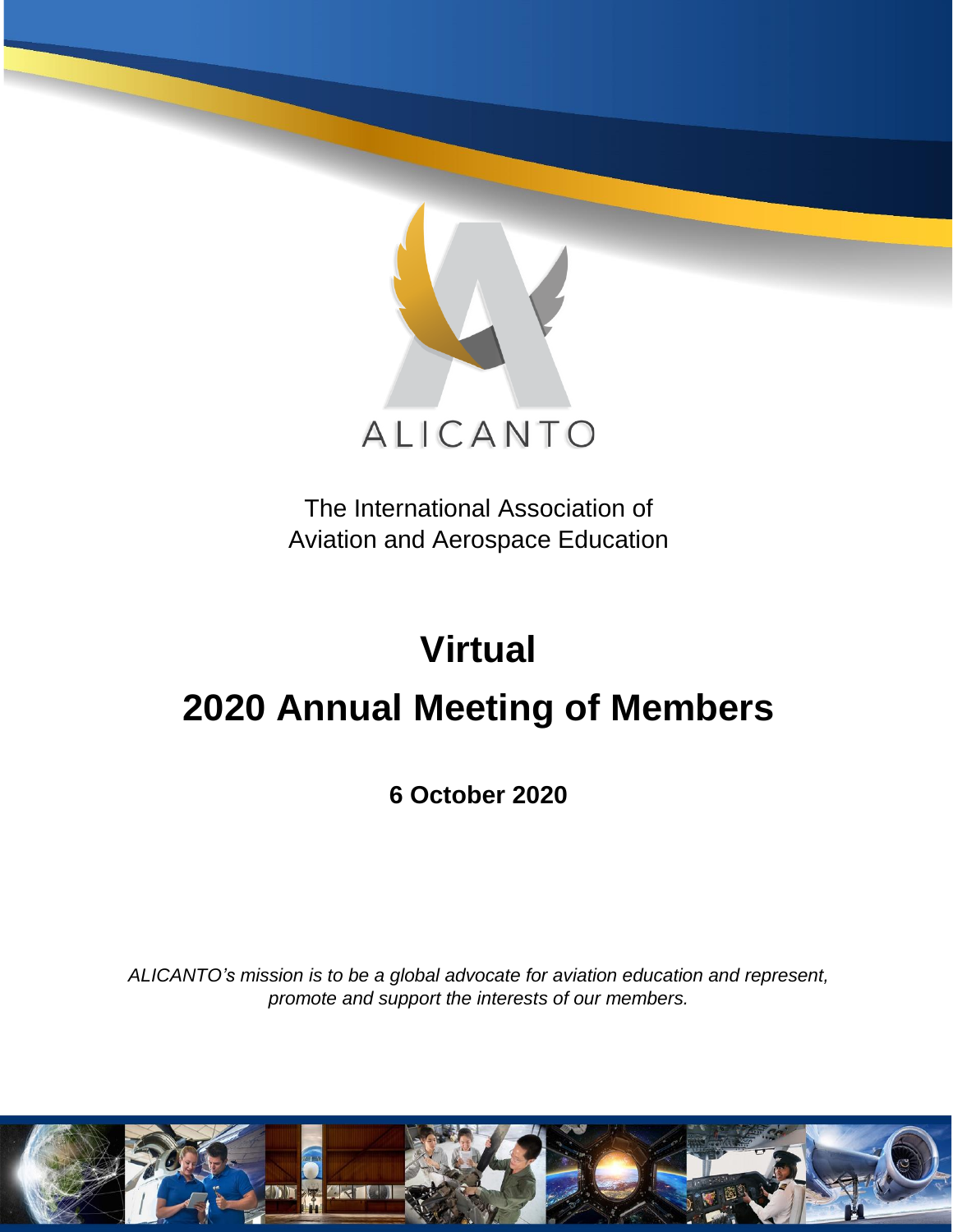# **AGENDA**

| <b>Time</b>           | <b>Event</b>                                                                      | <b>Presenter(s)</b>                                                                                                                 |
|-----------------------|-----------------------------------------------------------------------------------|-------------------------------------------------------------------------------------------------------------------------------------|
| $09:00 - 09:15$ (EDT) |                                                                                   | <b>Angela C. Albritton</b>                                                                                                          |
| 13:00 - 13:15 UTC     | Opening Message and<br><b>Introductions</b>                                       | <b>ALICANTO Co-Chair</b><br>Embry-Riddle Aeronautical University,<br><b>United States</b>                                           |
| $09:15 - 09:30$ (EDT) |                                                                                   | <b>Dr. Michelle Millar</b>                                                                                                          |
| 13:15 - 13:30 UTC     | <b>Welcome Message</b>                                                            | ICAO NGAP Program Manager, Canada                                                                                                   |
| $09:30 - 10:15$ (EDT) | <b>ICAO TRAINAIR PLUS and Universities:</b>                                       | <b>Dr. Laura Camastra</b>                                                                                                           |
| $13:30 - 14:15$ UTC   | Working Together to Train the Next<br><b>Generation of Aviation Professionals</b> | ICAO Global Aviation Training,<br>Canada                                                                                            |
| $10:15 - 10:45$ (EDT) | Distance Learning in Aviation and                                                 | <b>Dr. Kenneth Witcher</b><br>Dean, College of Aeronautics                                                                          |
| 14:15 - 14:45 UTC     | <b>Aerospace Education</b>                                                        | Embry-Riddle Aeronautical University,<br><b>United States</b>                                                                       |
| $10:45 - 11:00$ (EDT) |                                                                                   |                                                                                                                                     |
| 14:45 - 15:00 UTC     | <b>Break / Virtual Networking Event</b>                                           |                                                                                                                                     |
| $11:00 - 11:30$ (EDT) |                                                                                   | <b>Dr. Bettina Mrusek</b><br>President of Women in Aviation                                                                         |
| 15:00 - 15:30 UTC     | Igniting the Spark – Inspiring Women to<br>Pursue a Career in Aviation            | International (WAI) - ERAU-WW, United<br><b>States</b>                                                                              |
| $11:30 - 11:55$ (EDT) |                                                                                   | Dr. Robert Reid                                                                                                                     |
| $15:30 - 15:55$ UTC   | <b>ALICANTO Business Meeting</b>                                                  | <b>ALICANTO Co-Chair</b><br>University of the Witwatersrand,<br>South Africa                                                        |
|                       |                                                                                   | Dr. Gustavo Alonso Rodrigo<br><b>ALICANTO Board Member</b><br>Universidad Politécnica de Madrid,<br>Spain                           |
|                       |                                                                                   | Dr. Ram S. Jakhu<br><b>Associate Professor and Former Director</b><br>of Institute of Air & Space Law, McGill<br>University, Canada |
| $11:55 - 12:00$ (EDT) | <b>Closing Remarks</b>                                                            | <b>ALICANTO Chair</b>                                                                                                               |
| 15:55 - 16:00 UTC     |                                                                                   |                                                                                                                                     |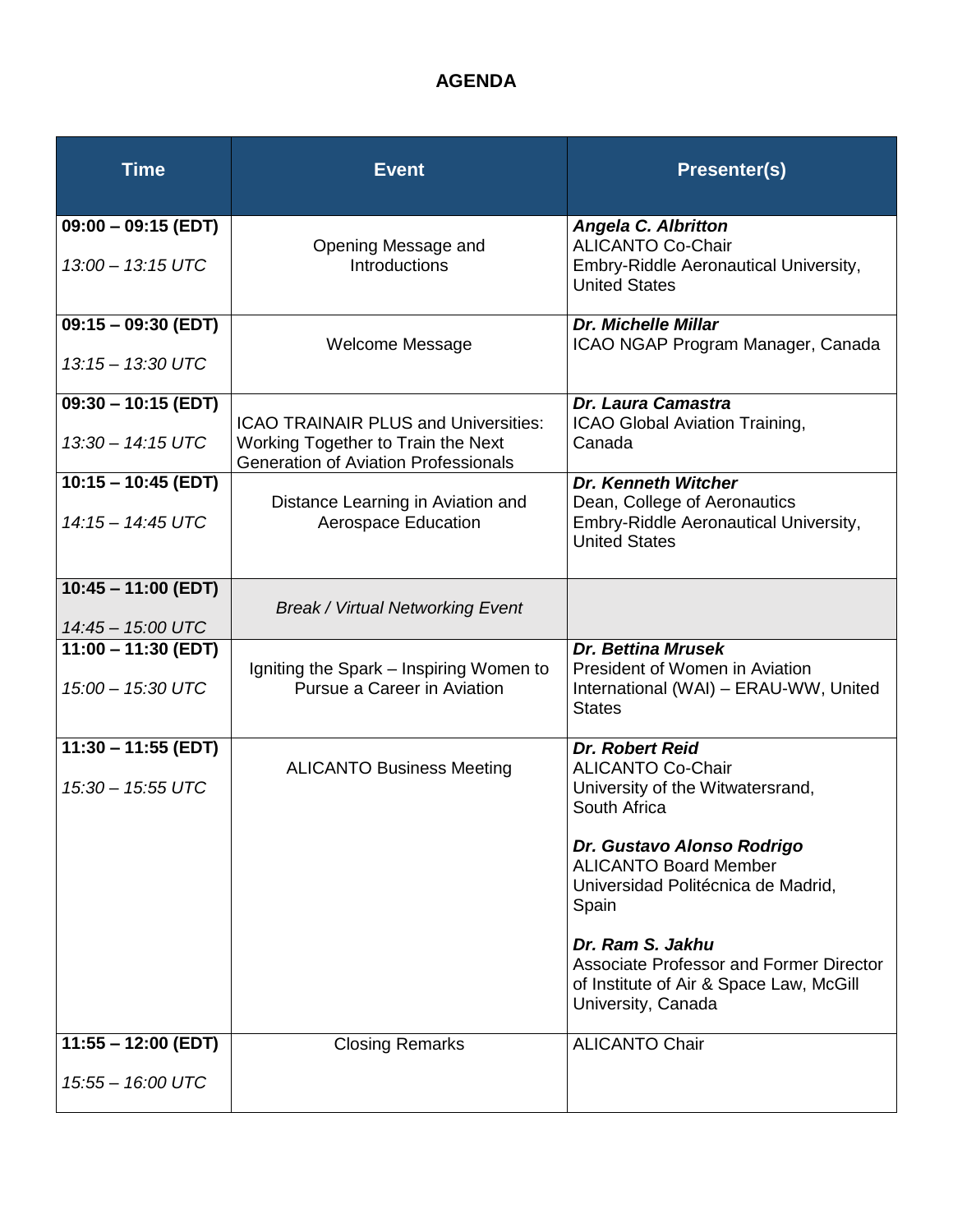# **Presenters**



#### **Angela C. Albritton**

Angela C. Albritton is a bilingual professional with more 25 years of international aviation experience in airline operations, education and corporate training. She developed her aviation career in a variety of roles, ranging from passenger service at Pan American Airways in the United States and Germany to working in flight operations at Deutsche Lufthansa. She expanded her aviation career to include curriculum design and ground instruction at Delta Connection Academy, Commercial Airline Pilot Training Program and Airways New Zealand.

Angela is a current ALICANTO board member, representing Embry-Riddle Aeronautical University (ERAU). She has worked at ERAU since 2011. In her current role, she manages strategic initiatives for the Worldwide Campus to assist U.S. service members to transition into civilian careers in aerospace and technology companies. Angela has an MS in Aeronautics from Embry-Riddle Aeronautical University with a Human Factors specialization; a BS in Management from the University of Maryland, University College, and educator credentials from the University of New Mexico. She teaches as an adjunct professor in the College of Aeronautics at ERAU and her research interests include cross-cultural communications in highly technical domains. Angela is an FAA licensed private pilot.



#### **Dr. Gustavo Alonso Rodrigo**

Dr. Gustavo Alonso Rodrigo is Associate Professor at the School of Aerospace Engineering (ETSIAE/UPM) of Universidad Politécnica de Madrid where he lectures at the graduate and post-graduate levels in Space Systems Engineering and Air Transport. He has been the School's Deputy Director since 2013.

Gustavo has participated in 45 research projects funded by public institutions (European Commission, EUROCONTROL, Spanish government) and private companies: Airbus, etc., resulting in the publication of 40 papers in indexed journals and more than 50 presentations in international conferences. He is also the project director of UPMSat-2 (University-class micro-satellite launched in 2020) and

Principal investigator of research projects in scientific missions of ESA and NASA (ExoMars, Solar Orbiter, Ariel, etc.).

Gustavo has been the Chairman of PEGASUS (Partnership of a European Group of Aeronautics and Space Universities) since 2019. He is a member of the European Space Agency (ESA) Physical Sciences Working Group. He is also a member of the Standing Council of BRAIA (Belt and Road Aerospace Innovation Alliance)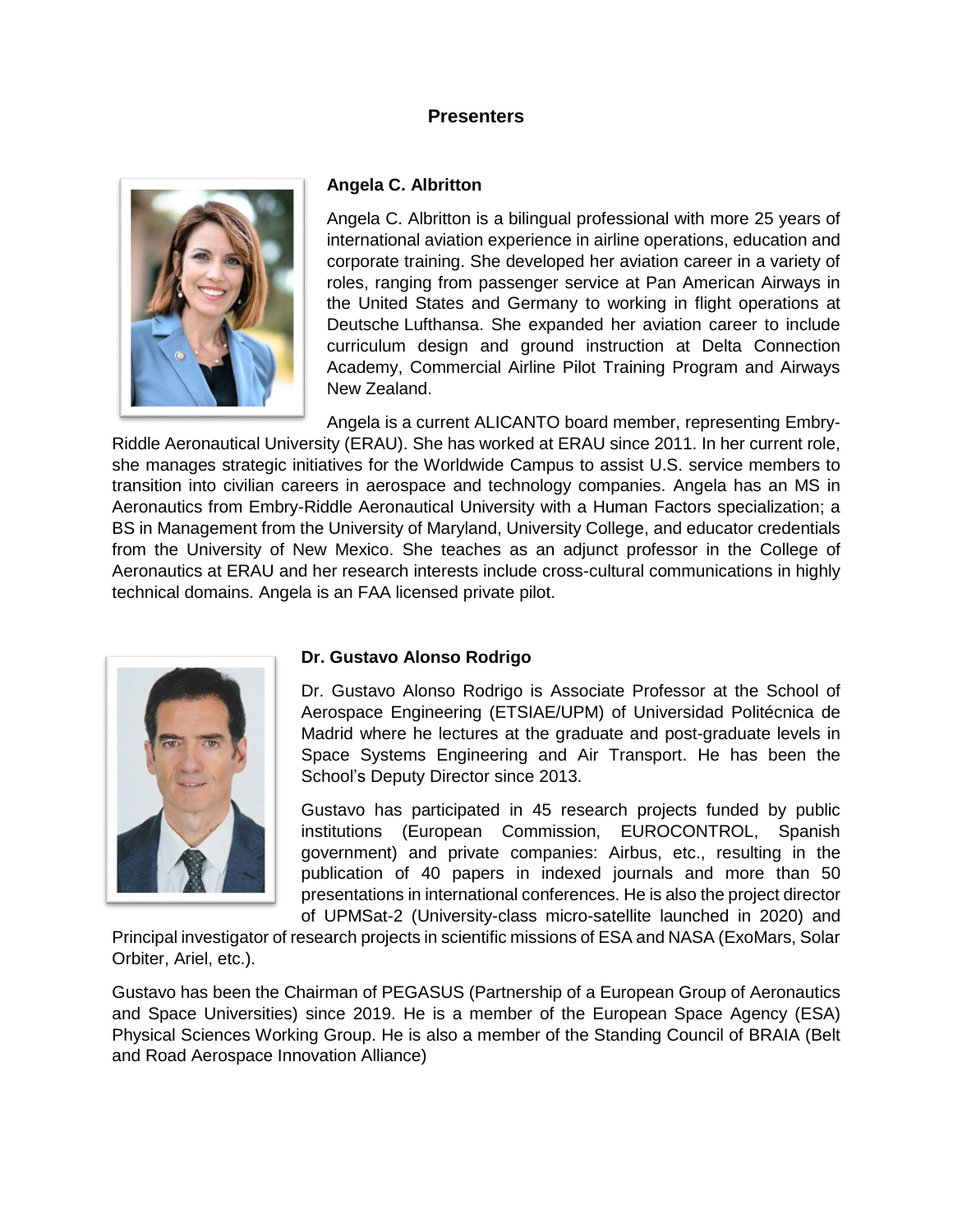Gustavo has a PhD in Aeronautical Engineering from the Universidad Politécnica de Madrid, School of Aerospace Engineering, ETSIAE/UPM and a Master in Business Administration from the Universidad de Navarra.



#### **Dr. Laura Camastra**

Dr. Laura Camastra is a Programme Implementation Officer at the ICAO Global Aviation Training (GAT), Technical Cooperation Bureau. She is responsible for partnerships with higher education institutions on aviation-related training and education programmes under the TRAINAIR PLUS Programme.

She has a University degree in Political Science and International Relations, and a Doctoral degree (PhD) in International Politics. Before working at ICAO, Dr. Camastra worked as Partnerships Officer at Mitacs, a Canadian not-for-profit organization, and for GOPA, a German consulting company responsible for the

implementation of capacity-building projects funded by the European Commission. Prior to that, she was a civil servant at the Italian National Institute of Statistics, and served as head of the International Technical Co-operation Unit, responsible for co-operation projects funded by the main international donors.



#### **Dr. Ram S. Jakhu**

Prof. Ram S. Jakhu is tenured Associate Professor at the Institute of Air and Space Law, McGill University (IASL). Currently, he is Acting Director of the IASL. In addition to his extensive academic experience of over thirty years in the field of international and national Space Law and Policy, he has been providing consultation to several private and governmental entities and drafting national laws and regulations in various countries. For the last ten years, he has been spearheading the world's most extensive and multi-milliondollar academic Space Law-related research and outreach program

(about \$5 million). Currently, he is Principal Investigator and Project Director of an international research for drafting Manual on International Law Applicable to Military Uses of Outer Space (MILAMOS). He is Managing Editor of the Space Regulations Library Series; a Member of the Editorial Boards of the *Annals of Air and Space Law* and the *German Journal of Air & Space Law*.

Prof. Jakhu authored/co-authored three books, over 120 articles, 25 research reports and edited/co-edited 9 books, including the one that received the 2011 Book Award from the International Academy of Astronautics. In 2016, Prof. Jakhu received the "Leonardo da Vinci Life-Long Achievement Award" from the International Association for the Advancement of Space Safety and in 2007 the "Distinguished Service Award" from International Institute of Space Law for significant contribution to the development of space law. He holds Doctor of Civil Law (Dean's Honors List) and Master of Law (LL.M.) degrees from McGill University, Canada, as well as LL.M., LL.B., and B.A. degrees from Panjab University, India.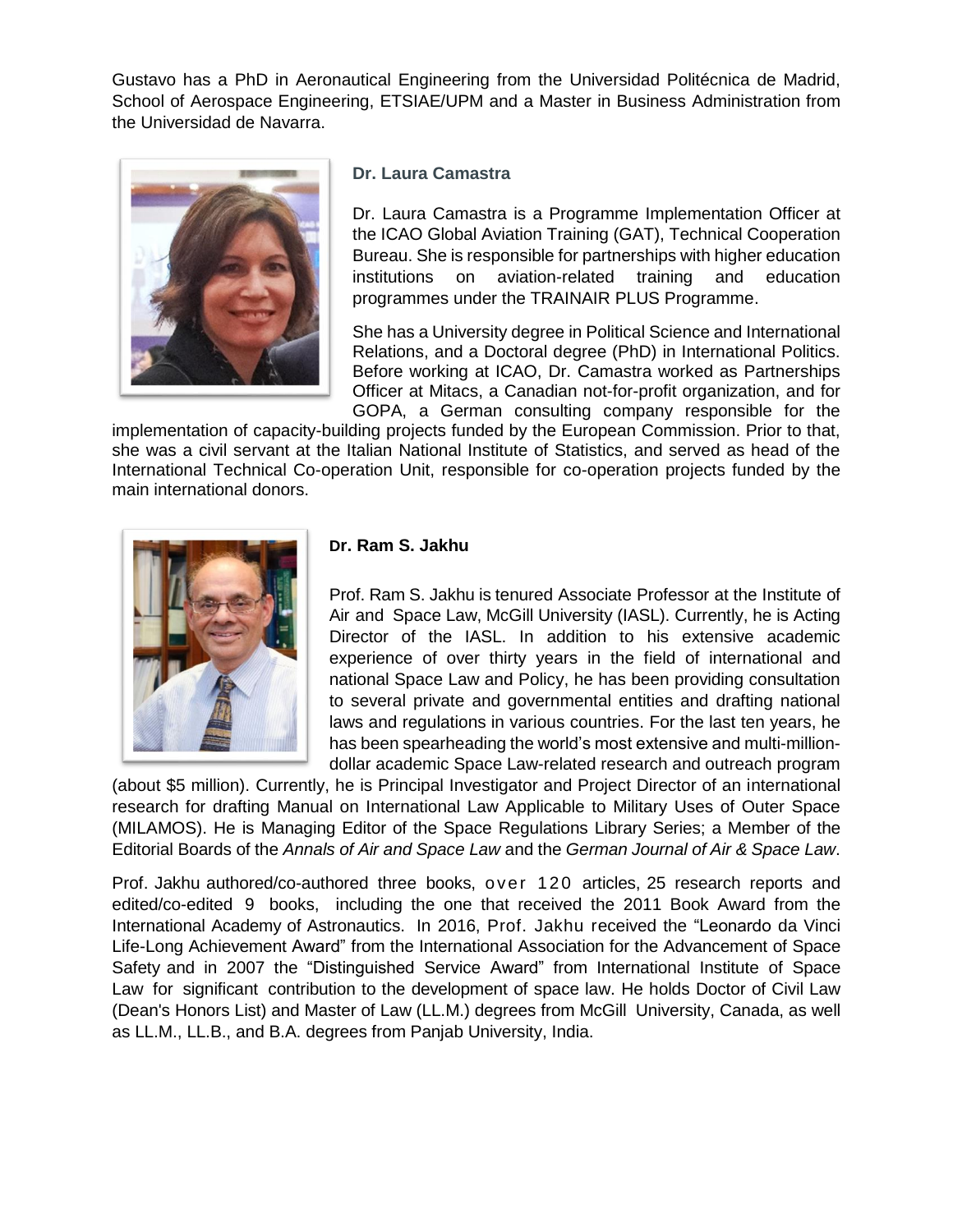

# **Dr. Michelle Millar**

Dr. Michelle Millar is the Technical Officer (Human Performance) and the Next Generation of Aviation Professionals (NGAP) Programme Manager at the International Civil Aviation Organization (ICAO). She heads the ICAO NGAP Task Force, the Human Performance Task Force, the Fatigue Management Task Force and coordinates the development of HP-related Standards and guidance material. She has an academic background in organizational psychology and public health, with a specialisation in sleep, fatigue and performance. Prior to working at ICAO, Michelle has been a lecturer and researcher in various universities in New Zealand, established a Human Factors

Research Centre at the Auckland School of Medicine, and worked at the Civil Aviation Safety Authority in Australia. She is an Australian who has braved 16 Montreal winters, but hasn't lost her accent.



# **Dr. Bettina Mrusek**

Dr. Bettina Mrusek holds a PhD in Business Administration from Northcentral University; MBA from Park University, Master of Science in Aeronautics from Embry-Riddle Aeronautical University with specializations in unmanned systems and space studies; Bachelor of Science in Management from Park University.

Dr. Mrusek served in the United States Marine Corps for 14 years where she worked as an avionics communication/navigation technician and supervisor for multiple aircraft platforms. She joined Embry-Riddle in 2014 and has led both graduate and undergraduate degree programs.

Dr. Mrusek is currently serving as the Curriculum Coordinator for the Undergraduate Studies Department in the College of Aeronautics for Embry-Riddle's Worldwide campus. She has published research in aviation maintenance, human factors, organizational leadership, and unmanned systems. She has a wide array of knowledge and experience with human factors, aircraft maintenance and inspections, unmanned aircraft systems, and business management.



# **Dr. Robert Reid**

Dr. Robert Reid is an associate professor and is the Head of the School of Mechanical, Industrial and Aeronautical Engineering at the University of the Witwatersrand in Johannesburg, South Africa. After working in industry for five years as an aeronautical engineer specializing in composite structures, he returned to academia. He is a Professional Engineer registered in South Africa, a Chartered Engineer registered in the UK and a Fellow of the Royal Aeronautical Society. His current research interests focus on residual stresses in composite and metallic structures. His teaching activities mainly centre on aircraft structures.